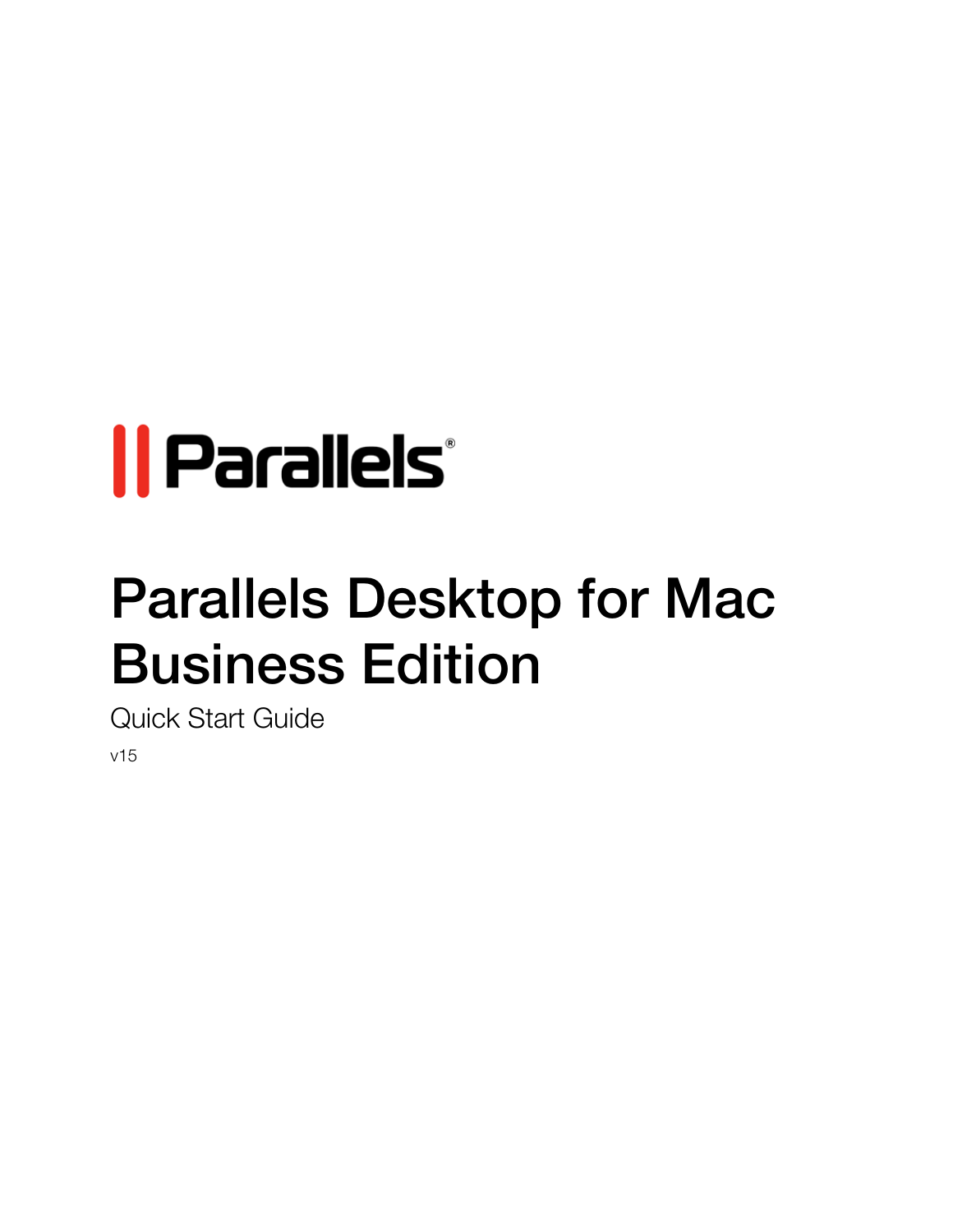Parallels International GmbH Vordergasse 59 8200 Schaffhausen **Switzerland** Tel: + 41 52 672 20 30 www.parallels.com

Copyright © 1999-2019 Parallels International GmbH. All rights reserved.

This product is protected by United States and international copyright laws. The product's underlying technology, patents, and trademarks are listed at http://www.parallels.com/about/legal/.

Microsoft, Windows, Windows Server, Windows Vista are registered trademarks of Microsoft Corporation. Apple, Mac, the Mac logo, OS X, macOS, iPad, iPhone, iPod touch are trademarks of Apple Inc., registered in the US and other countries.

Linux is a registered trademark of Linus Torvalds.

All other marks and names mentioned herein may be trademarks of their respective owners.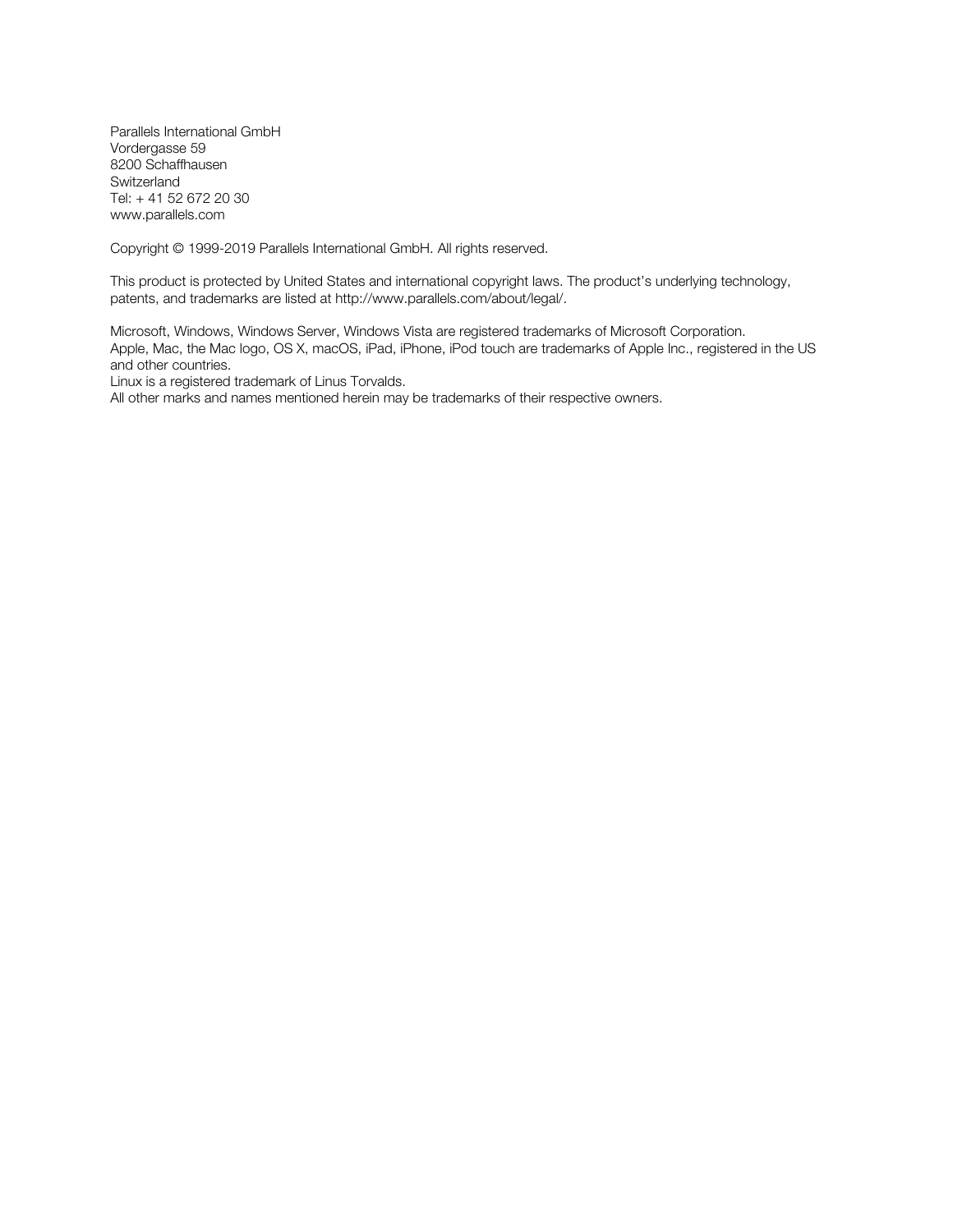## **Contents**

| Getting Started with Parallels Desktop for Mac Business Edition 4 |  |
|-------------------------------------------------------------------|--|
|                                                                   |  |
|                                                                   |  |
|                                                                   |  |
|                                                                   |  |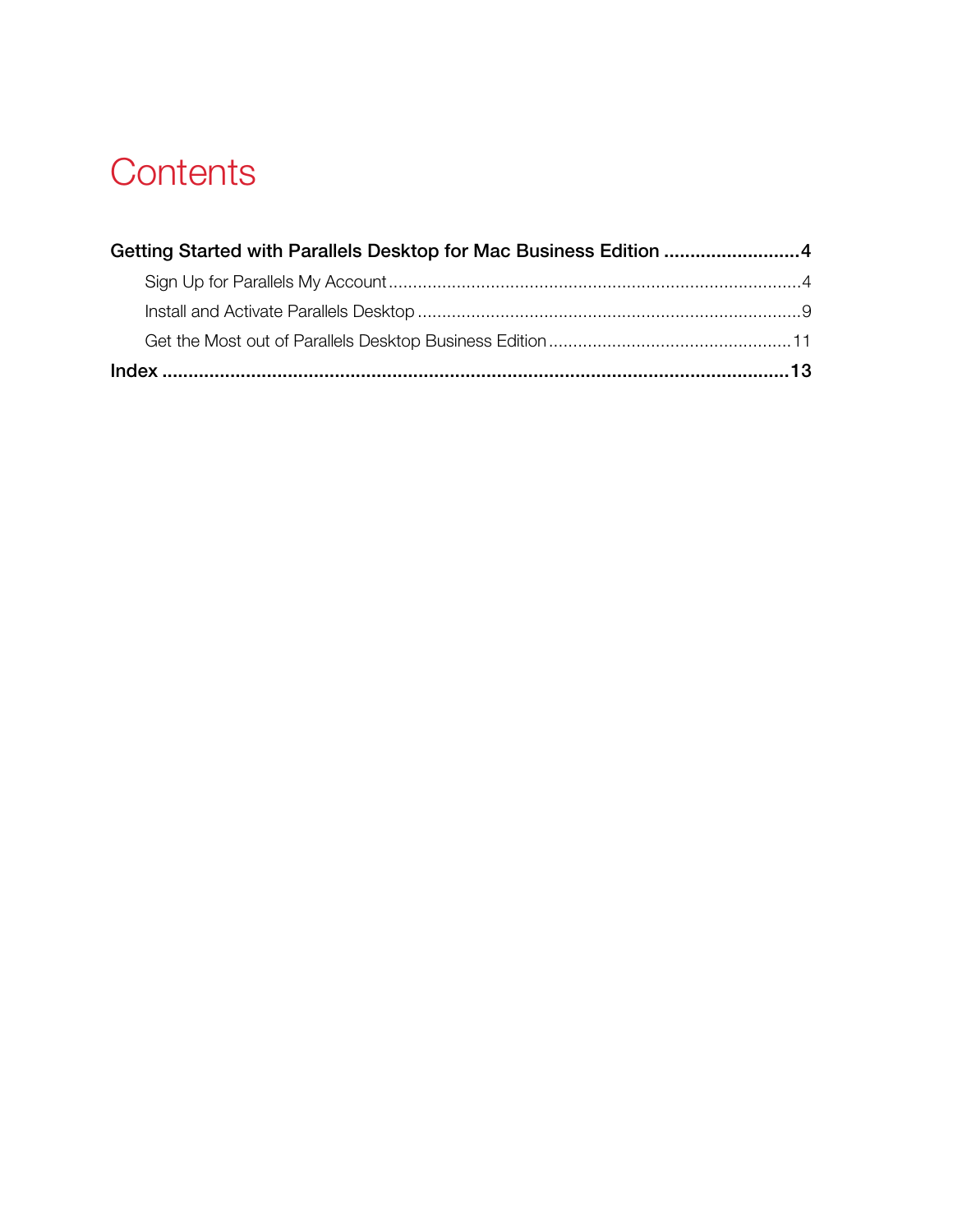## <span id="page-3-2"></span><span id="page-3-0"></span>C HAPTER 1

## Getting Started with Parallels Desktop for Mac Business Edition

This guide describes how to quickly get started with Parallels Desktop for Mac Business Edition. Read it to learn how to sign up for Parallels My Account, register your subscription, and activate Parallels Desktop on a single computer. The guide also includes a brief description of essential Parallels Desktop Business Edition features and links to additional resources.

### In This Chapter

## <span id="page-3-1"></span>Sign Up for Parallels My Account

Parallels My Account is a web service that enables Parallels customers (consumers and organizations) to view and manage subscriptions and licenses for Parallels products. Before you can activate Parallels Desktop Business Edition on Mac computers in your organization, you need to sign up for Parallels My Account.

#### Sign Up and Register a Subscription

To sign up:

1 Visit Parallels My Account at https://my.parallels.com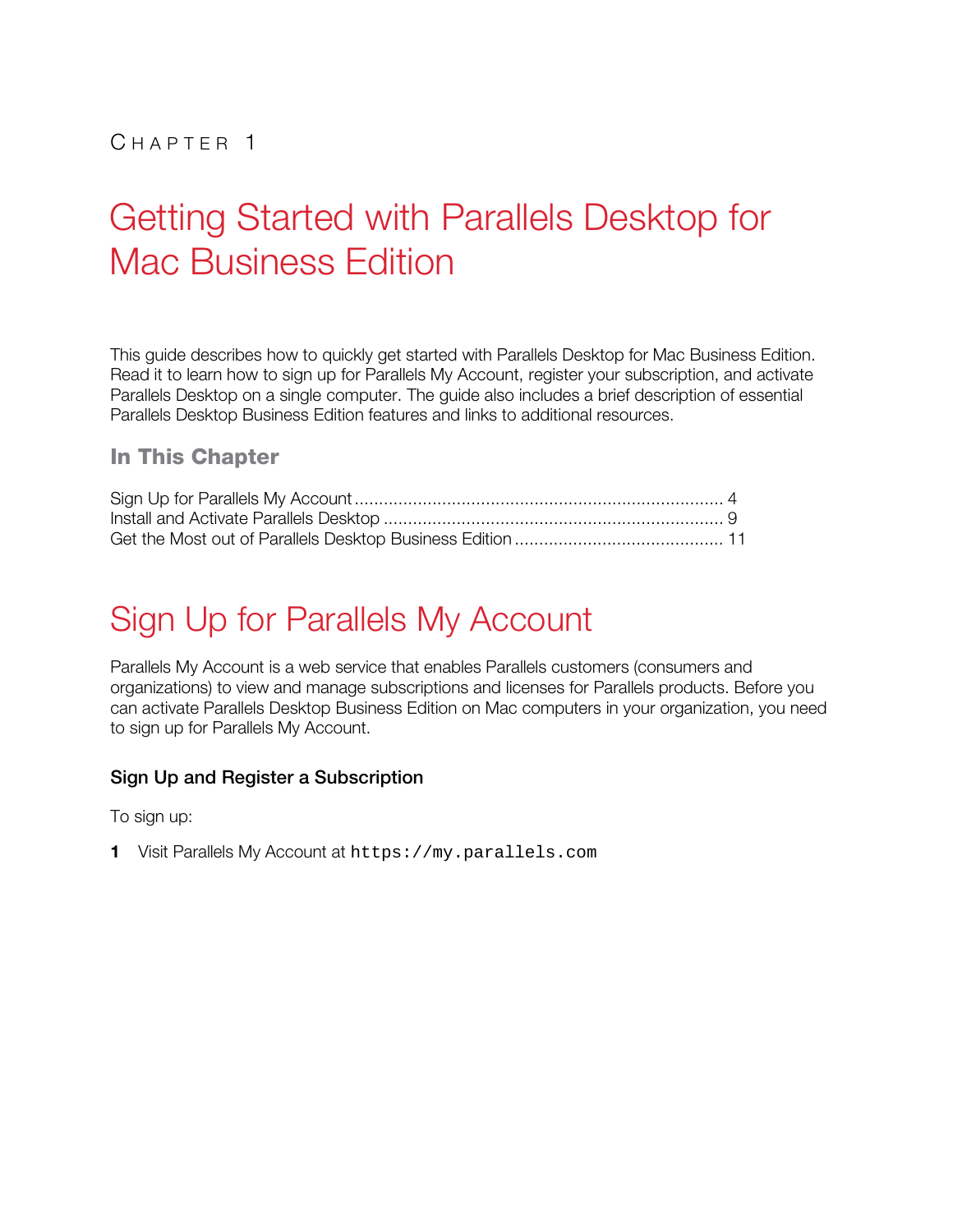2 On the Welcome to Parallels My Account page, click Sign Up.

| Parallels®                            |  |  |  |
|---------------------------------------|--|--|--|
|                                       |  |  |  |
| Welcome to Parallels My Account       |  |  |  |
| Don't have an account? Sign up        |  |  |  |
| Email<br>$\scriptstyle\sim$           |  |  |  |
| Password                              |  |  |  |
| Keep me signed in<br>Forgot password? |  |  |  |
| Sign In                               |  |  |  |
| Sign in with Facebook or Google       |  |  |  |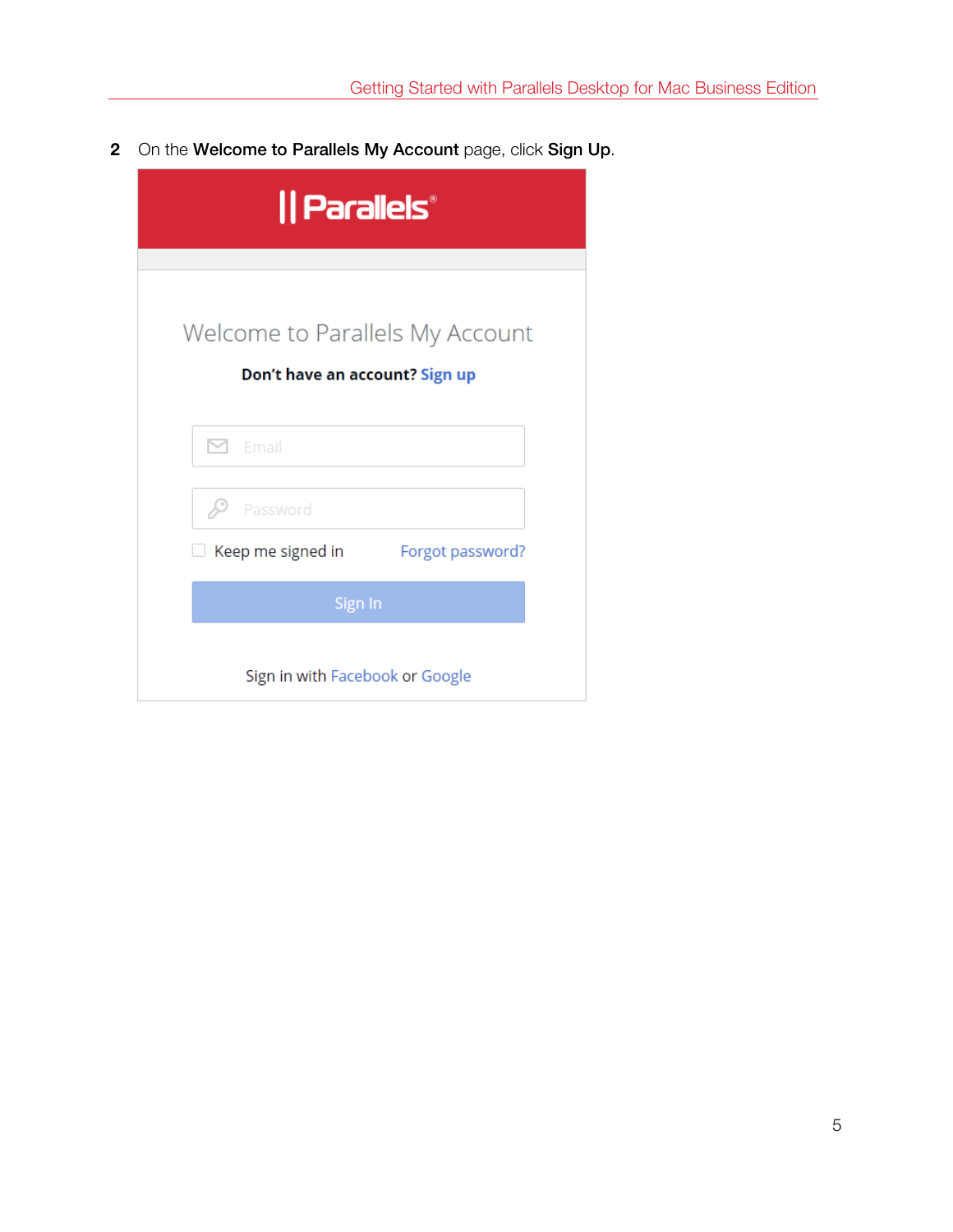**3** Enter your first and last name, email address, and password.

|                                  | Register Your Parallels Account     |  |  |
|----------------------------------|-------------------------------------|--|--|
| Already have an account? Sign in |                                     |  |  |
|                                  |                                     |  |  |
| <b>First Name</b>                |                                     |  |  |
| <b>Last Name</b>                 |                                     |  |  |
| Email                            |                                     |  |  |
| Password                         |                                     |  |  |
| Repeat Password                  |                                     |  |  |
|                                  | Keep me signed in                   |  |  |
|                                  | I agree with Parallels Terms of Use |  |  |
|                                  | <b>Sign Up</b>                      |  |  |
| Sign up with Facebook or Google  |                                     |  |  |

- 4 Click the Parallels Terms of Use link and read the terms. If agree, go back and select the I agree with Parallels Terms of Use option.
- 5 Click Sign Up to continue.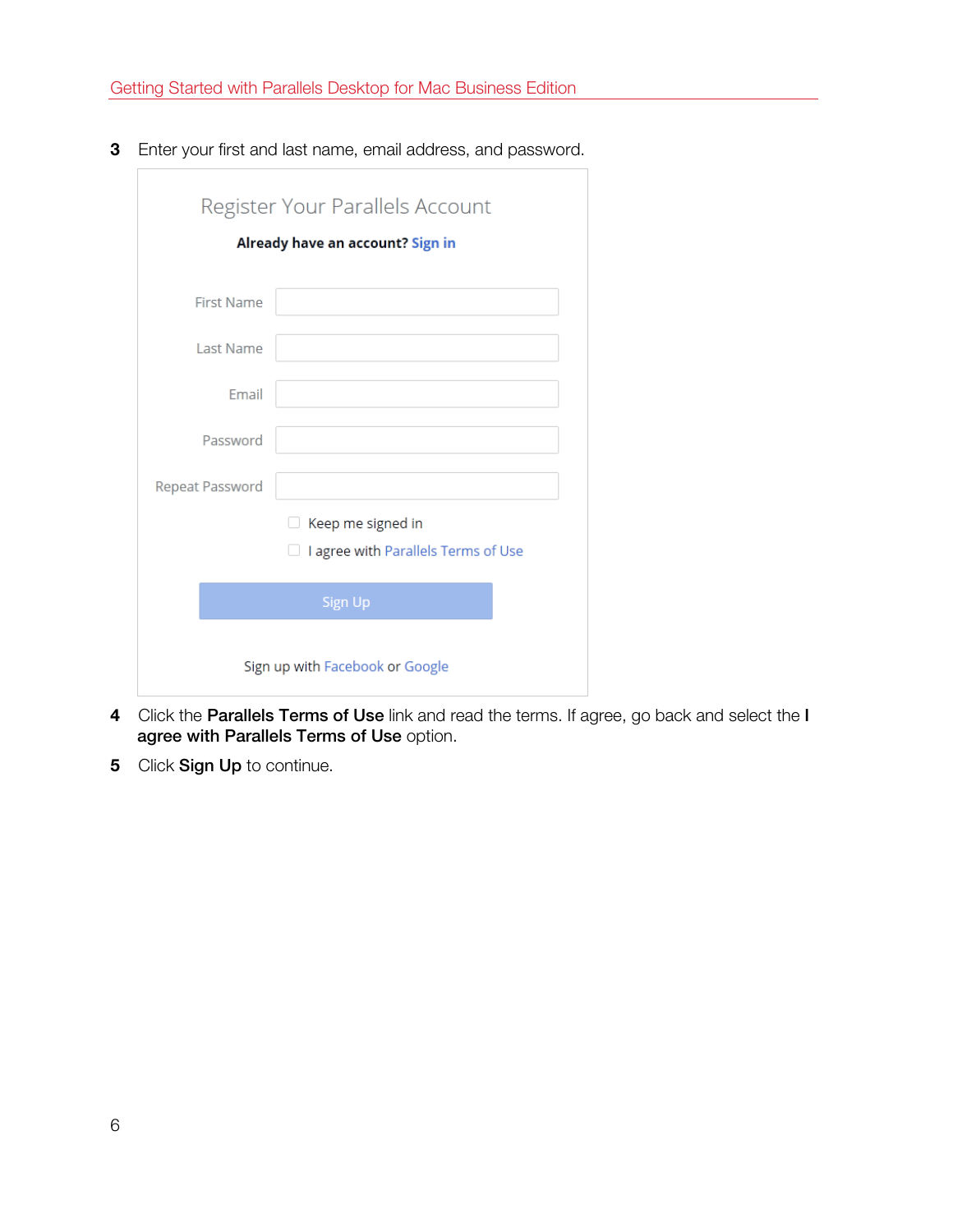6 In the dialog that opens, input your Parallels Desktop Business Edition license key that you received with your subscription and click Register.

| <b>   Parallels</b> My Account                           |                  |
|----------------------------------------------------------|------------------|
| Start with registering your Parallels product            | <b>Downloads</b> |
| <b>Input a License Key</b>                               |                  |
| Don't have a key? Buy one in the Parallels Online Store. | Register         |

7 In the Provide your business details dialog, enter you company name, address, and phone number.

| Provide your business details: |              |          |
|--------------------------------|--------------|----------|
| Company Name*                  |              |          |
| Country *                      | $\mathbf{v}$ |          |
| ZIP / Postal Code *            |              |          |
| Phone *                        |              |          |
|                                | Cancel       | Register |

8 Click Register.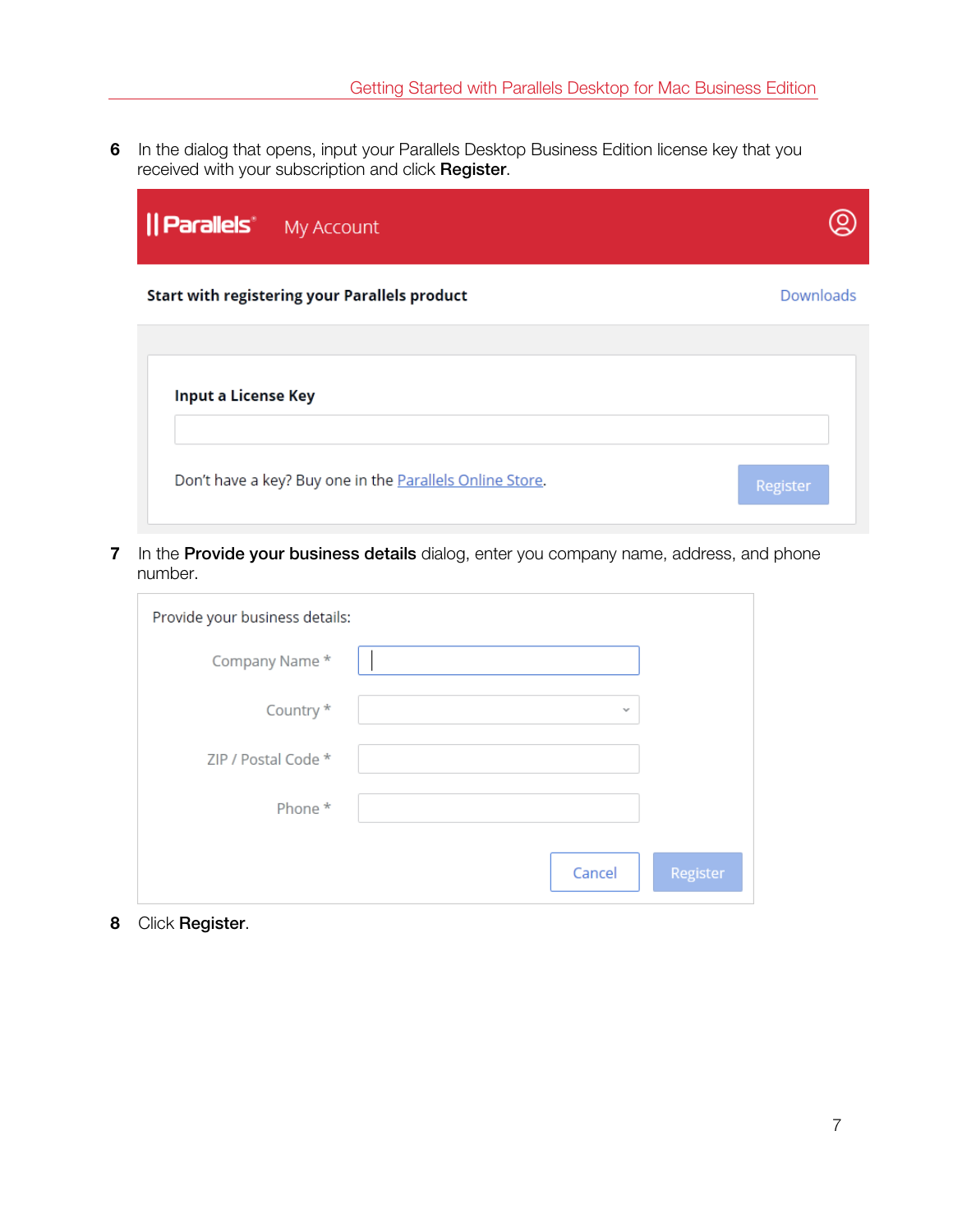9 You will now be taken to Dashboard, which is the home page of your Parallels account where you can see your registered subscription(s).

| <b>Parallels</b> My Account                                                 | $\mathbf{Q}$<br><b>Register Key</b><br><b>Dashboard</b> |
|-----------------------------------------------------------------------------|---------------------------------------------------------|
| Any Company, Inc (Business Account) (2) v                                   | <b>Business Profile</b>                                 |
| Products                                                                    | <b>All Subscriptions (7)</b>                            |
| <b>Parallels Desktop for Mac Business Edition</b><br>for 460 computers<br>⊕ |                                                         |
| Active subscriptions                                                        | 1                                                       |
| Expired subscriptions                                                       | 0                                                       |
| Active computers                                                            | O                                                       |
| Deactivated computers                                                       | O                                                       |
| <b>Invite Users</b><br>Support                                              |                                                         |

To return to the Dashboard from any other area of Parallels My Account, simply click the Dashboard link on the page header at any time.

#### **Summary**

At this point:

- A personal Parallels account is created for you. A personal account is required to manage business subscriptions but can also be used to manage Parallels subscriptions bought for personal use.
- A business Parallels account is created for your organization to which you are assigned as the account administrator. The account is used to manage business subscription(s) that belong to your organization.
- Your Parallels Desktop Business Edition license key is registered and can be used to activate Parallels Desktop on Mac computers in your organization.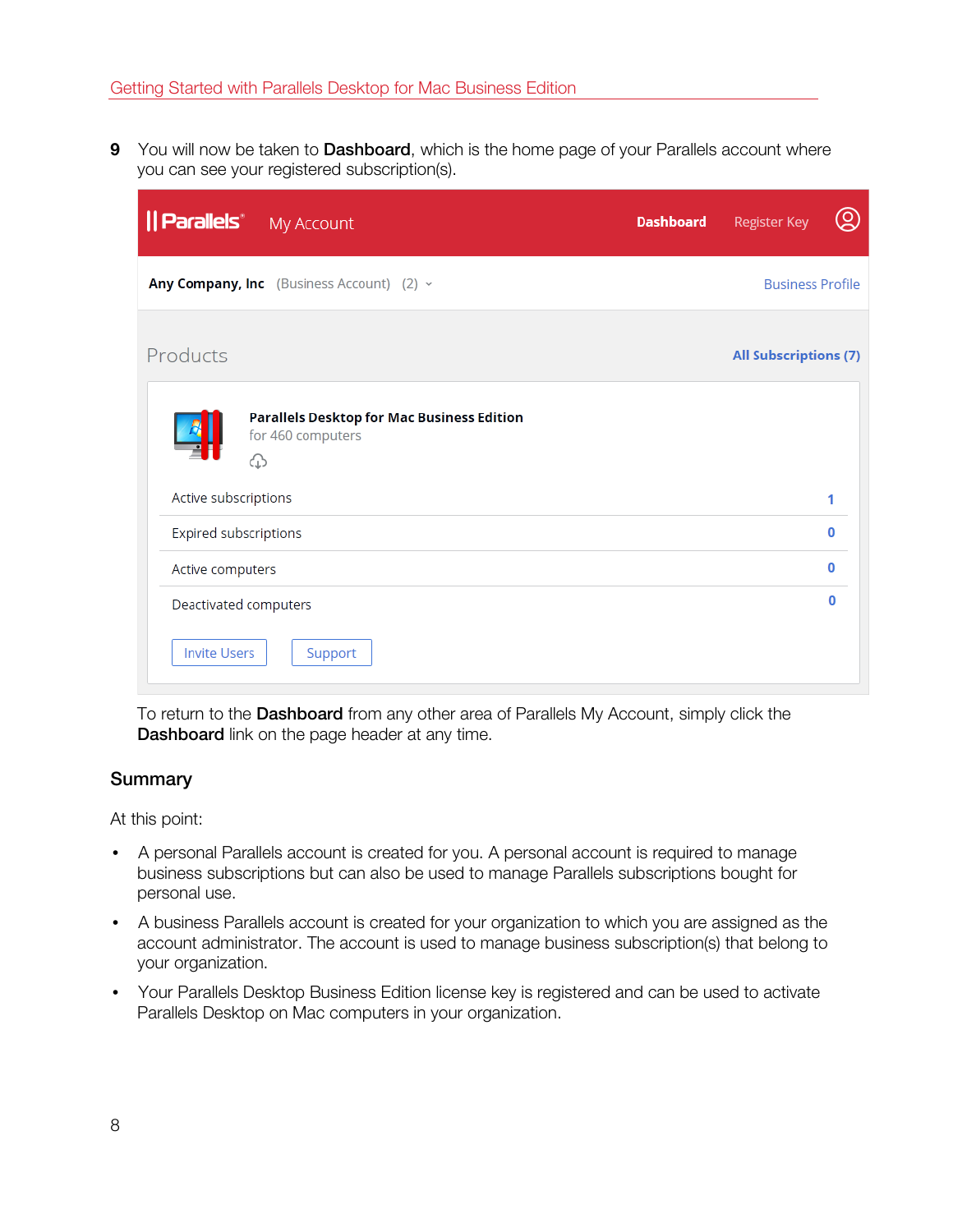#### <span id="page-8-1"></span>Basic Parallels My Account Navigation

To view your Parallels Desktop Business Edition subscription information, click on the **Active** subscriptions row inside the Parallels Desktop for Mac Business Edition box.

If you need to register another subscription, click the Register Key link on the page header:



Once a new key is registered, the subscription to which it belongs will appear in the list on the Dashboard.

To view and modify your personal account information, click the  $\bigotimes$  icon on the page header and choose Personal Profile.

To view and modify your business account information, go to the **Dashboard**, select your business account (see above), and then click **Business Profile** in the upper right-hand corner.

## <span id="page-8-0"></span>Install and Activate Parallels Desktop

If you haven't done so already, download Parallels Desktop for Mac Business Edition from http://www.parallels.com/products/desktop/download/

After downloading the Parallels Desktop installation file (.dmg) to your Mac, do the following:

- 1 Double-click the installation file to mount it in Finder.
- 2 Double-click the **Install** icon.
- **3** Enter your local Mac user password and follow the onscreen instructions to install Parallels Desktop.

To activate Parallels Desktop:

- 1 Start Parallels Desktop by double-clicking its icon.
- 2 If the first screen that opens is Installation Assistant (allows you to install Windows on your Mac), you may skip it for now (click the **Skip** button). You can run the assistant at any time later.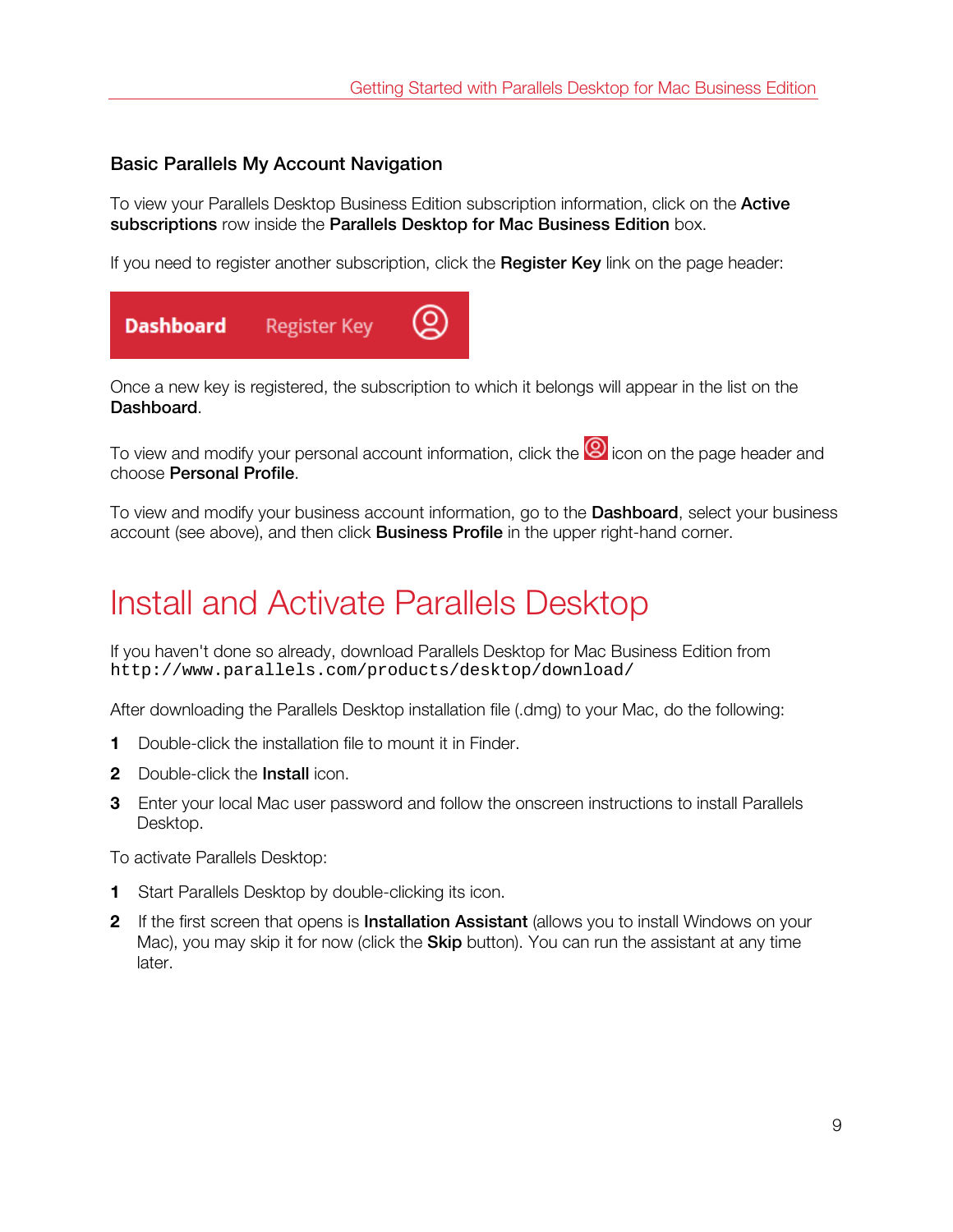- Ć **Parallels Desktop** File Edit View Window Help **About Parallels Desktop** ٠ Install Parallels Toolbox for Mac... Account & License... Check for Updates... Preferences... ₩, **Services** ▶ **Hide Parallels Desktop H H**&J **Hide Others** Show All **Quit Parallels Desktop HQ**
- 3 In the Parallels Desktop menu, click Account & License.

4 The Sign In dialog opens:

| $\circ \circ \circ$               |                     |                  | Parallels Desktop |  |  |
|-----------------------------------|---------------------|------------------|-------------------|--|--|
| Sign In to Parallels Account      |                     |                  |                   |  |  |
|                                   |                     | I am a new user  | I have a password |  |  |
|                                   | Email:<br>Password: |                  |                   |  |  |
|                                   |                     | Forgot password? | Sign in           |  |  |
|                                   |                     |                  |                   |  |  |
| or sign in with a social account: |                     |                  |                   |  |  |
|                                   |                     | <b>Facebook</b>  | <b>G</b> Google   |  |  |
| ?<br><b>Business Edition</b>      |                     |                  |                   |  |  |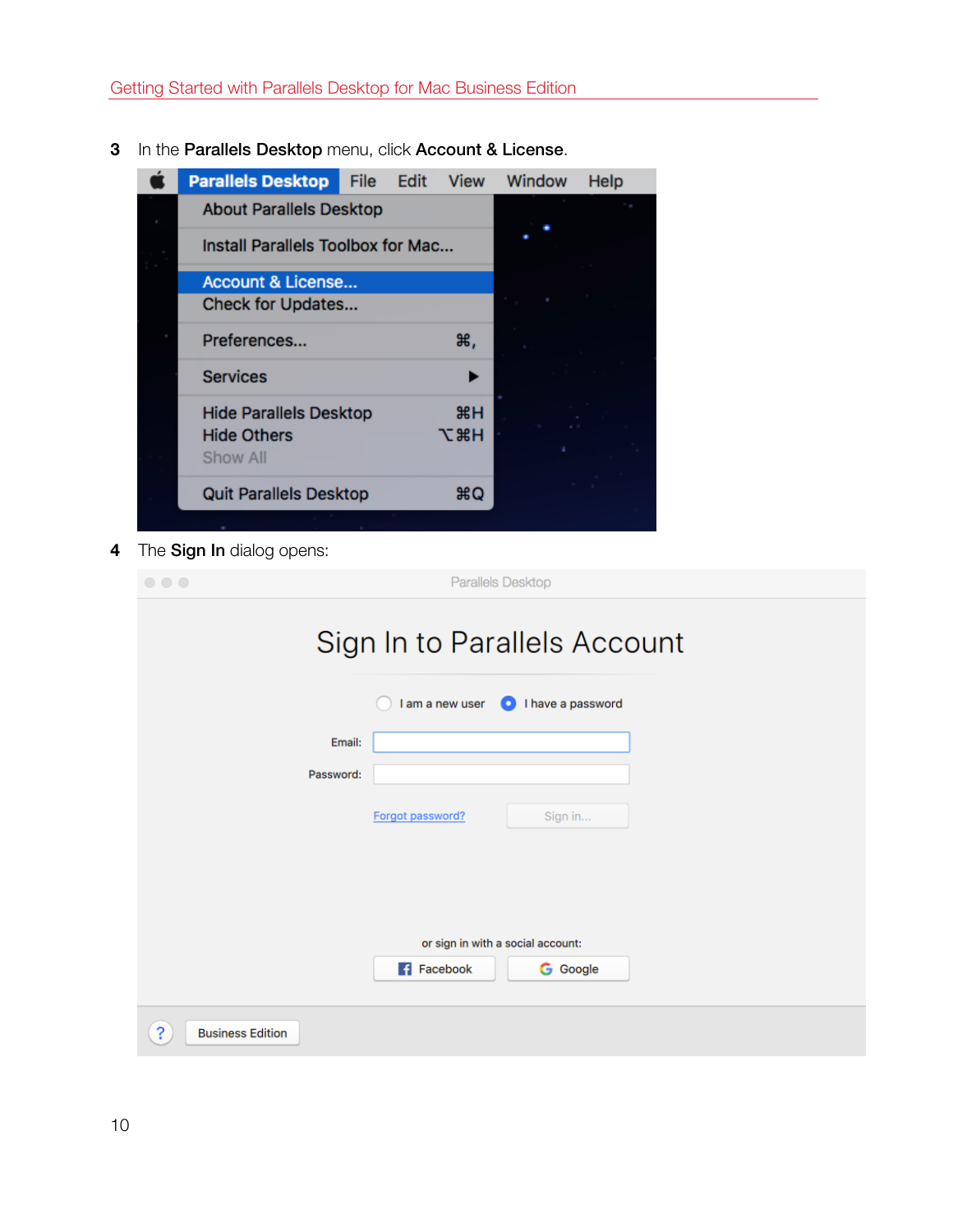<span id="page-10-1"></span>5 Click the Business Edition button (at the bottom of the dialog). This opens the Enter Business Key dialog:



- 6 Enter your Parallels Desktop Business Edition license key and click Activate.
- 7 On successful activation, you should see a message box saying that your copy of Parallels Desktop Business Edition has been successfully activated.

<span id="page-10-0"></span>You Parallels Desktop for Mac Business Edition is now activated and you can begin using it.

## Get the Most out of Parallels Desktop Business **Edition**

Parallels Desktop Business Edition is packed with advanced features that allow IT administrators to handle important tasks with ease and to boost their team's productivity.

#### Manage licenses and subscriptions

**Unified volume license key**. One license key to activate multiple copies of Parallels Desktop, which makes it easy to deploy it on all Macs in your organization.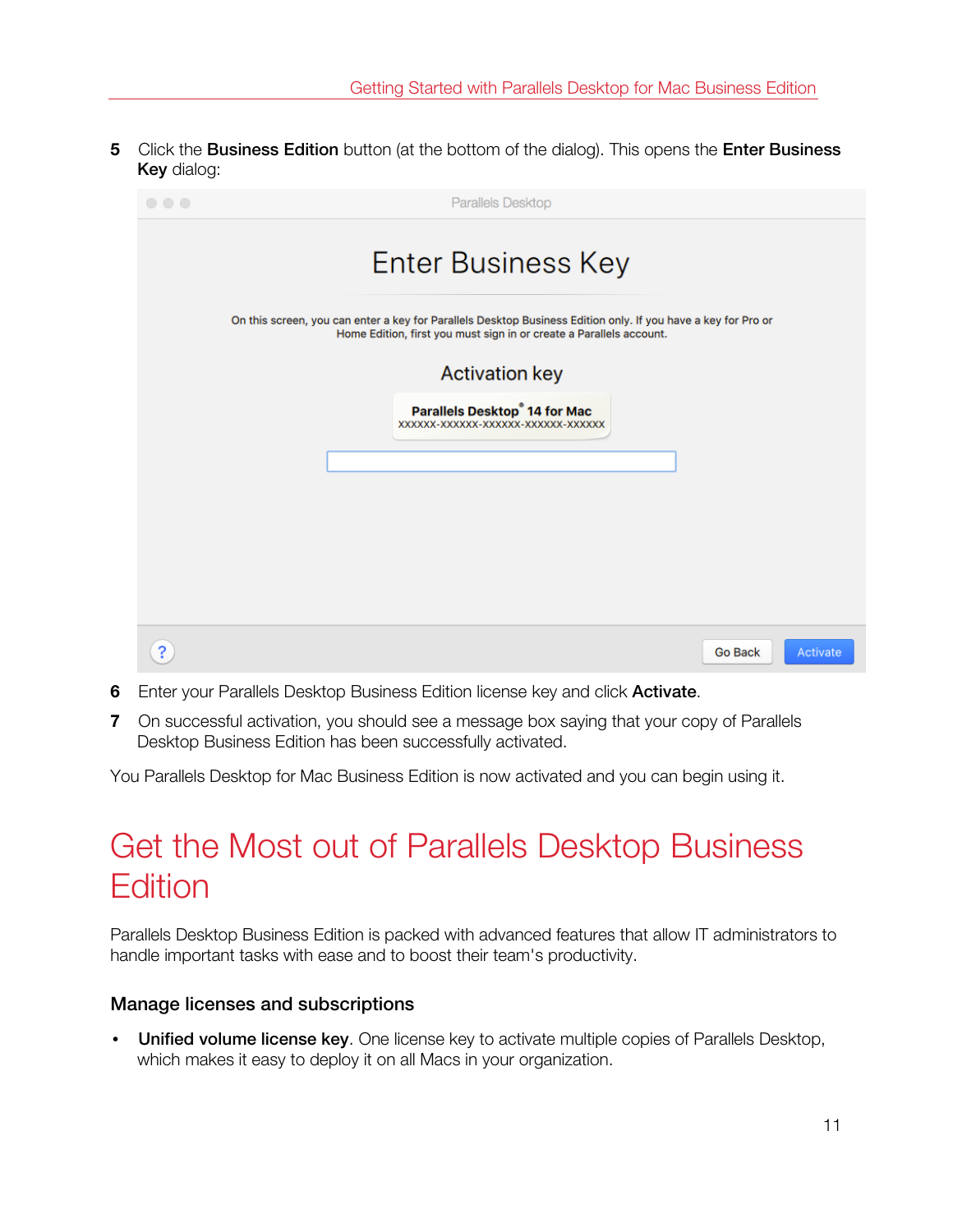- License Management Portal (Parallels My Account). View vital information, such as license expiration, usage statistics, and real-time licensing activities to easily manage all of your deployed licenses. Administrators will be able to set up a business account with the ability to see, deploy, deactivate, and blacklist licenses as well as view the host name, user name, serial number, and other information.
- Split a license key into sublicenses. Protect your master license key by creating sublicenses with a limited number of individual licenses and custom expiration dates.

For more information about managing licenses and subscriptions, see the **Parallels Desktop** Business Edition Licensing Guide which can be downloaded from https://www.parallels.com/products/business/resources/

#### Deploy, customize, secure

- Mass deployment and administration. Parallels Desktop Business Edition can be deployed on Mac computers in your organization through standard software deployment tools. Our package-builder application and detailed mass deployment guides help administrators set up hundreds or thousands of clients easily.
- Customizable Parallels Control Center user interface. Add a custom HTML banner with graphics, text, and hyperlinks to the Parallels Control Center.
- Advanced security controls. Restrict users from changing virtual machine settings, restrict creating new virtual machines (either from scratch or through cloning), set custom expiration dates for virtual machines, manage product updates, and more.
- Command-line interface. Manage existing deployments and automate your workflow processes.

For more information about deployment, customization, and security features, see the **Parallels** Desktop Business Edition Administrator's Guide which can be downloaded from https://www.parallels.com/products/business/resources/

#### Get business-class support

As a Parallels business customer, you get 24/7 business-class technical support with your Parallels Desktop Business Edition subscription. If you have an issue with deploying or using Parallels Desktop, contact Parallels Support at any time either by phone or online. To contact Parallels Support, log in to your Parallels business account and click **Support** on the page header (the red area). You can also visit https://www.parallels.com/products/business/support/, scroll down to the Contact Support section and click Sign In.